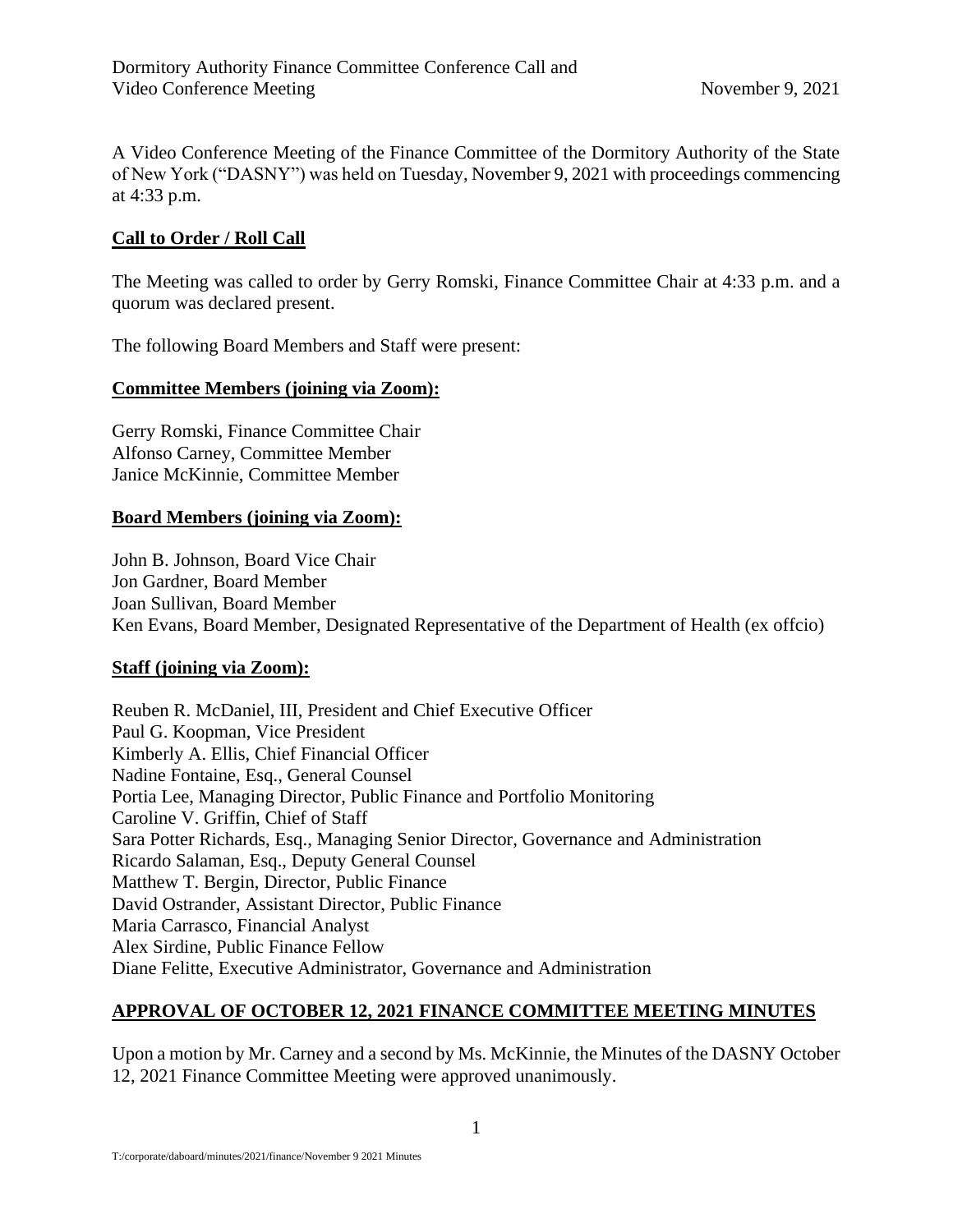# **PIT / Sales Tax Revenue Bond Program**

Mr. Bergin presented the Single Approval Transaction Summary for the PIT / Sales Tax Revenue Bond Program. He explained that the Finance Committee is being asked to recommend to the full Board the Adoption of Documents for the issuance of multiple series of tax exempt and/or taxable, fixed and/or variable rate bonds, issued at one or more times, in an amount not to exceed \$3 billion with a term of 30 years provided, however, that the maximum term for the refinancing of an MTA Bond Anticipation Note would be 50 years. The current plan is to issue under the PIT Revenue Bond Program.

Mr. Bergin indicated that the Bonds are for new money, refinancing and refunding purposes. He explained that the estimated \$1 billion new money portion will be used for various capital projects at OMH, OASAS, OPWDD and Upstate Community Colleges, funding for various environmental initiatives, as well as various Grant funded projects. Mr. Bergin further explained that the refinancing component is for the refinancing of an MTA Bond Anticipation Note ("BAN"). The State Budget for Fiscal Year 2021-2022 authorized issuances undertaken by the State for MTA capital projects to be issued for a maximum term of 50 years. He noted that the State directly contributes to the MTA's Capital Plan and the pandemic has adversely affected the credit ratings of the MTA's Transportation Revenue Bond Program, which increased their cost of borrowing. Mr. Bergin stated that as a result, the State will issue PIT and/or Sales Tax Revenue Bonds to fund the State's portion of the MTA Capital Plan. He noted that a portion of the Bonds will refund certain bonds issued under various State supported debt programs and acknowledged that we have not yet issued bonds for the refunding authorization that was received in September.

Mr. Bergin reported that security on both the Sales Tax Revenue Bond Program and the Personal Income Tax Revenue Bond Program are secured by semi-annual payments to be made pursuant to the Financing Agreement between DASNY and the Division of the Budget. For the fiscal year ending March 31, 2022, the debt service coverage on all outstanding State Personal Income Tax bonds is projected to be 6.4 times total debt service and the debt service coverage on all outstanding Sales Tax bonds is projected to be 5.6 times total debt service. The expected ratings of either program are Aa2/AA+\AA+.

In response to an inquiry by Mr. Carney, Mr. Bergin stated that the Enacted Budget authorizes issuances undertaken by the State for MTA capital projects to be issued for a maximum term of fifty years. He explained that as part of the standard tax diligence, an analysis will be completed to determine the appropriate useful life of the projects to be funded with the bond proceeds. Mr. Bergin further explained that in the event the Bonds are refunded prior to maturity, another tax analysis would be undertaken to determine if there was the ability to restructure the refunding bonds. He emphasized that authorization for a 50-year maturity for the refinancing of the MTA BAN is being requested to be consistent with the Enacted Budget language.

Mr. Carney moved to advance the transaction to the full DASNY Board at the November 10, 2021 Board Meeting. The motion was seconded by Ms. McKinnie and approved unanimously.